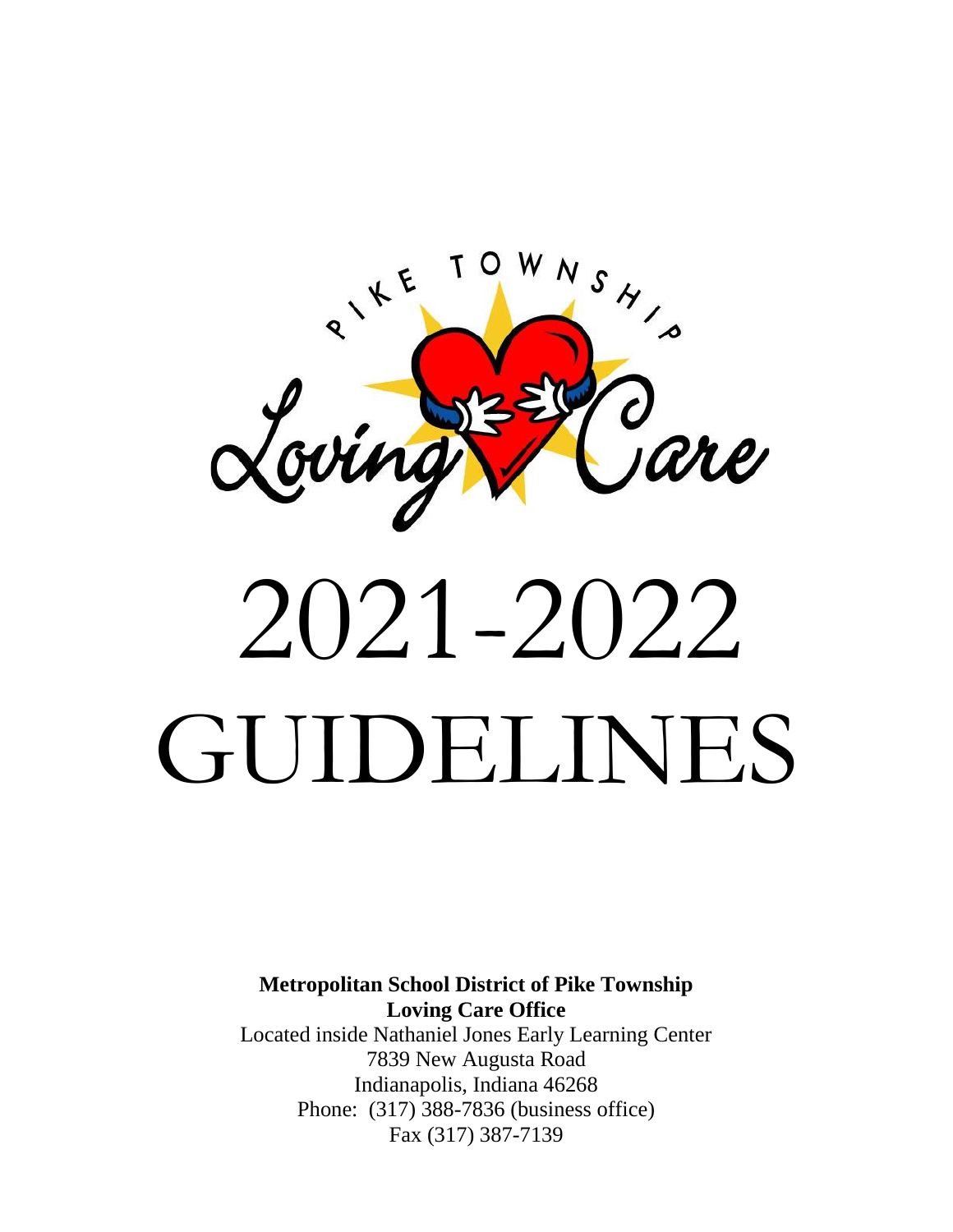# M.S.D. OF PIKE TOWNSHIP L VING CARE CHILD CARE PROGRAM 2021-22 GUIDELINES

#### 1. INTRODUCTION

Welcome to the Loving Care Program. As a part of the Metropolitan School District of Pike Township, we provide before and after school child care at all Pike Township elementary schools. We also offer child care during school breaks & holidays. The curriculum for our program encourages the completion of homework assignments and provides both educational and recreational activities for those children enrolled. We are pleased that you have chosen us to care for your child, and we pledge to take that responsibility very seriously.

#### 2. GOALS

The purpose of the Loving Care Program is to provide a safe and caring environment in which children can work and play with adult supervision in those hours before and after school when there is no one at home. Children make new friends and develop lifeskills as they are guided to cooperate and share with others.

Our program provides supervised homework time, and allows students to choose from a variety of activities, including arts and crafts, recreational games, computer lab time, outdoor play, and more!

#### 3. ELIGIBILITY

The Loving Care program is open to any child who is currently enrolled in a Pike Township School, is in Kindergarten through Grade 6, and is not older than 12 years old.

#### 4. REGISTRATION & WAITLISTS

Our program has a one-time registration fee of \$35.00 for new families. To enroll your child, please contact our business office at 388-7836.

When you register for our program, you reserve a space for your child **through the end of the current school year**, unless you complete a written request to withdraw him or her earlier. If you wish for your child to continue to attend our program during future school years, you must complete a new registration form each year. Each year in April, we begin the process of registering students for the following year's Loving Care program. At that time, returning families will have the first opportunity to re-enroll before we open enrollment to new families. To do so, you will need to complete a registration form and pay a re-enrollment fee (\$15.00 prior to July 1<sup>st</sup>, \$25.00 after July 1<sup>st</sup>). Be sure that you do not miss this important re-enrollment period, because many of our programs do fill up very quickly. If you find that you will not need care for the upcoming school year, and have already paid your re-enrollment fee, please notify our bookkeeper at least two weeks prior to the start of the school year so that we may refund your enrollment fee.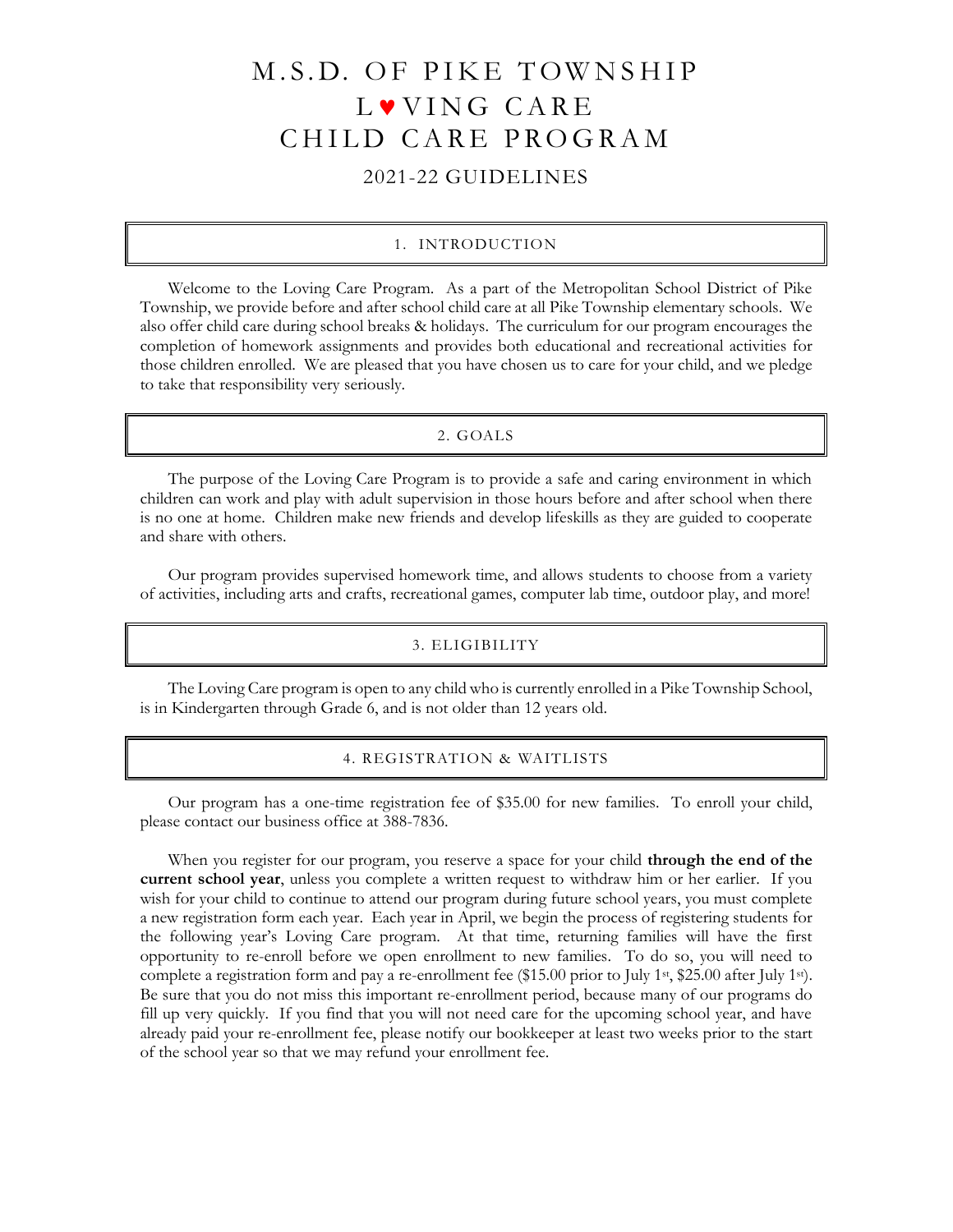# 5. PROGRAM LOCATIONS

| <b>Central Elementary</b>         | <b>College Park Elementary</b> | Deer Run Elementary                  |
|-----------------------------------|--------------------------------|--------------------------------------|
| 7001 Zionsville Road              | 2811 Barnard Street            | 5401 North High School Road          |
| Indianapolis, IN 46268            | Indianapolis, IN 46268         | Indianapolis, IN 46221               |
| School Office: 298-2778           | School Office: 347-7400        | School Office: 299-1266              |
| <b>Eagle Creek Elementary</b>     | <b>Eastbrook Elementary</b>    | <b>Fishback Creek Public Academy</b> |
| 6905 West 46th Street             | 7625 New Augusta Road          | 8301 West 86th Street                |
| Indianapolis, IN 46254            | School Office: 298-2784        | Indianapolis, IN 46278               |
| School Office: 291-1311           |                                | School Office: 387-8470              |
| <b>Guion Creek Elementary</b>     | New Augusta Public             | <b>Snacks Crossing Elementary</b>    |
| 4301 West 52 <sup>nd</sup> Street | Academy-South                  | 5455 West 56th Street                |
| Indianapolis, IN 46254            | 6250 Rodebaugh Road            | Indianapolis, IN 46254               |
| School Office: 298-2780           | Indianapolis, IN 46268         |                                      |
|                                   | School Office: 388-7800        | Phone: 295-7200                      |

# 6. HOURS OF OPERATION

The Loving Care program is open Monday through Friday during the following hours:

|                     | Central, College Park, Deer | Fishback Creek Public   |
|---------------------|-----------------------------|-------------------------|
|                     | Run, Eagle Creek, Eastbrook | Academy & New Augusta   |
|                     | Guion Creek & Snacks        | Public Academy South    |
|                     | Crossing Elementary         |                         |
| Before school care: | 6:30 a.m. $-8:00$ a.m.      | 6:30 a.m. to 8:50 a.m.  |
| After school care:  | $3:00$ p.m. $-6:00$ p.m.    | 3:40 p.m. to $6:00$ p.m |

#### 7. SCHOOL BREAKS & HOLIDAYS

 Loving Care offers child care during most school breaks. For specific dates during the current school year, see the calendar in the next section. In order for your child to attend during school breaks, **advance reservations are required**. In addition, there are extra fees associated with such dates. Reservation forms will be available at your site prior to the dates in question. We schedule our staff based upon the number of reservations we receive. Therefore, if you fail to make a reservation, staffing may prohibit our being able to provide care for your child. During school breaks, we often take students on field trips. When we do so, we transport students via Pike Township school buses. You will be notified in advance of any upcoming field trips.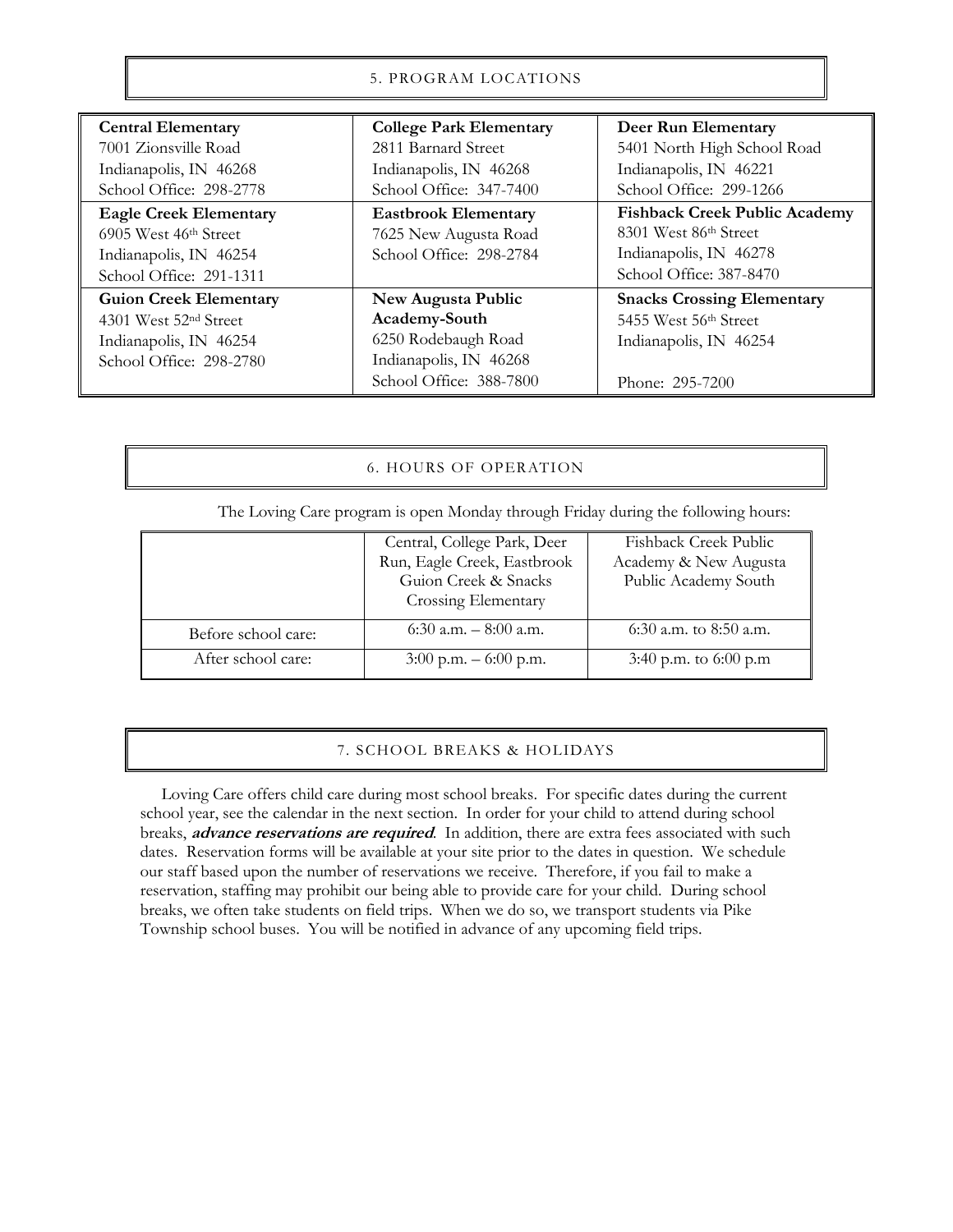# 8. 2021-22 LOVING CARE CALENDAR

| August 3rd             | School begins                                                                                                    |  |  |
|------------------------|------------------------------------------------------------------------------------------------------------------|--|--|
| September 6th          | Labor Day                                                                                                        |  |  |
|                        | -Loving Care CLOSED                                                                                              |  |  |
| October 7th            | <b>E-Learning Day</b>                                                                                            |  |  |
|                        | -Loving Care will be open at COMBINED SITE LOCATIONS if interest is sufficient.                                  |  |  |
|                        | (Locations to be determined).                                                                                    |  |  |
| October 18th - 22nd    | <b>Fall Break</b>                                                                                                |  |  |
|                        | -Loving Care will be open at COMBINED SITE LOCATIONS. (Locations to be determined).                              |  |  |
| November 3rd           | <b>E-Learning Day</b>                                                                                            |  |  |
|                        | -Loving Care will be open at COMBINED SITE LOCATIONS if interest is sufficient.                                  |  |  |
|                        | (Locations to be determined).                                                                                    |  |  |
| November $22nd - 26th$ | <b>Thanksgiving Recess</b>                                                                                       |  |  |
|                        | -Loving Care will be open at COMBINED SITE LOCATIONS (locations to be determined),                               |  |  |
|                        | except closure dates noted below                                                                                 |  |  |
|                        | - Loving Care will be CLOSED on Nov. 25th & 26th.                                                                |  |  |
| December 17th -        | <b>Winter Break</b>                                                                                              |  |  |
| January 2nd            | -Loving Care will be open at COMBINED SITE LOCATIONS (locations to be determined),                               |  |  |
|                        | except closure dates noted below                                                                                 |  |  |
|                        | -Loving Care CLOSED December 23rd & 24thin observance of Christmas Eve &                                         |  |  |
|                        | Christmas Day                                                                                                    |  |  |
|                        | -Loving Care CLOSED December 30th & 31st in observance of New Year's Eve & New                                   |  |  |
|                        | Year's Day                                                                                                       |  |  |
| January 17th           | Martin Luther King, Jr. Day                                                                                      |  |  |
|                        | -Loving Care will be open at COMBINED SITE LOCATIONS (locations to be determined)                                |  |  |
| February 10th          | <b>E-Learning Day</b>                                                                                            |  |  |
|                        | -Loving Care will be open at COMBINED SITE LOCATIONS if interest is sufficient.                                  |  |  |
|                        | (Locations to be determined).                                                                                    |  |  |
| February 21st          | Presidents' Day (no school)<br>-Loving Care will be open at COMBINED SITE LOCATIONS (locations to be determined) |  |  |
|                        | -(Note: If school is dismissed for snow more than TWO days, students will attend school on                       |  |  |
|                        | Presidents' Day)                                                                                                 |  |  |
| March 1st              | <b>E-Learning Day</b>                                                                                            |  |  |
|                        | -Loving Care will be open at COMBINED SITE LOCATIONS if interest is sufficient.                                  |  |  |
|                        | (Locations to be determined).                                                                                    |  |  |
| March 25th             | <b>Flex Day</b>                                                                                                  |  |  |
|                        | -If a snow make up day is needed, this will be a regular school day.                                             |  |  |
|                        | -If a snow make up day is NOT needed, there will be no school on this date, and Loving                           |  |  |
|                        | Care will be open at COMBINED SITE LOCATIONS (locations to be determined)                                        |  |  |
| March 28th - April 1st | <b>Spring Break</b>                                                                                              |  |  |
|                        | -Loving Care will be open at COMBINED SITE LOCATIONS. (Locations to be determined).                              |  |  |
| April 4th              | Flex Day                                                                                                         |  |  |
|                        | -If a snow make up day is needed, this will be a regular school day.                                             |  |  |
|                        | -If a snow make up day is NOT needed, there will be no school on this date, and Loving                           |  |  |
|                        | Care will be open at COMBINED SITE LOCATIONS (locations to be determined)                                        |  |  |
| May 24th               | Last Day of school                                                                                               |  |  |

*COMBINED SITE LOCATIONS ARE SUBJECT TO CHANGE.*

*Please note: During school breaks, the district Loving Care business office (located inside Nathaniel Jones Early Learning Center at 7839 New Augusta Road, 46268) will be open from 8:30 a.m. – 4:00 p.m., and closed on Wednesdays.*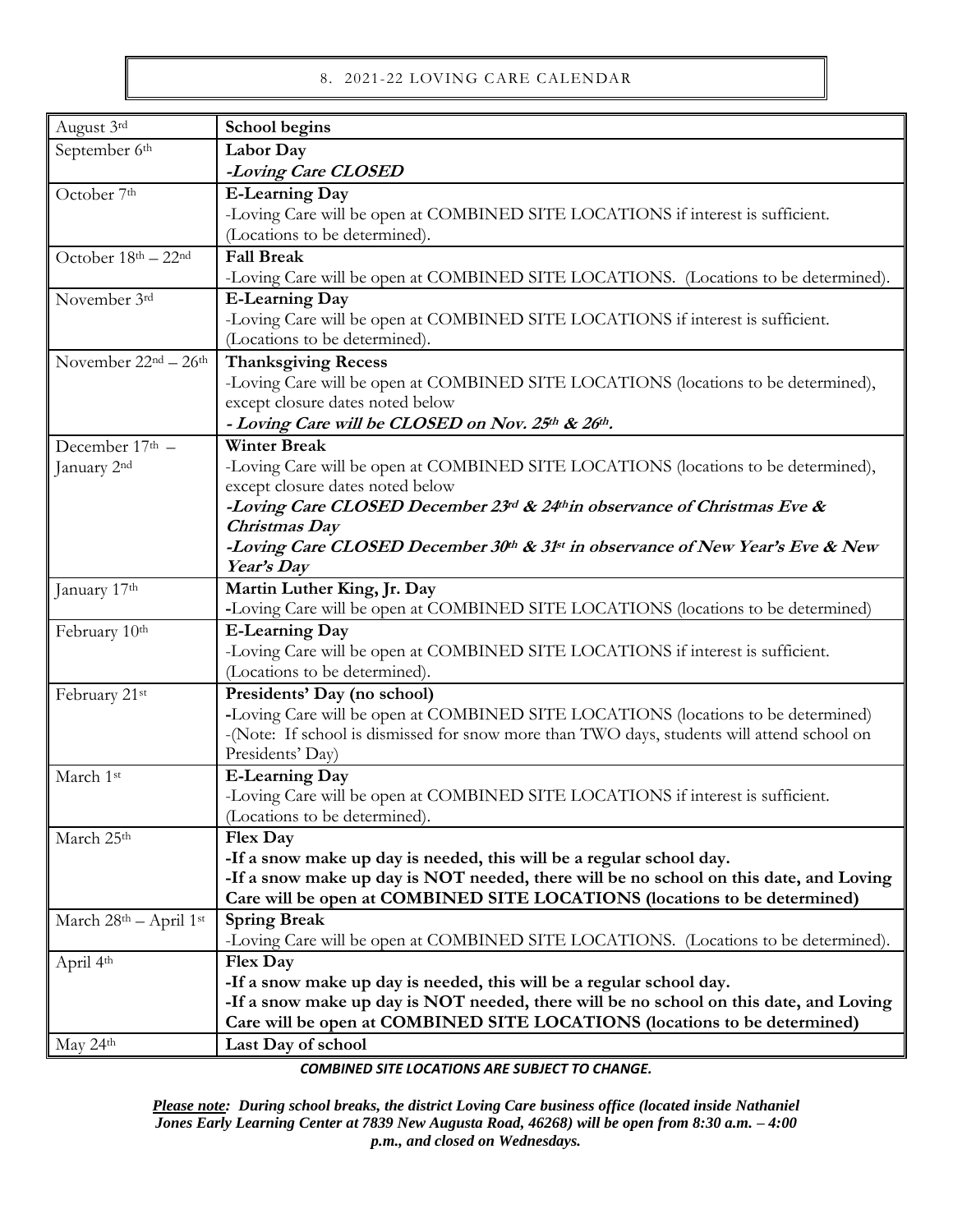#### 9. SITE LEADER TELEPHONE NUMBERS

If for any reason you need to contact one of our staff members, each Loving Care site is equipped with a telephone and voice mail.

| <b>SITE</b>                       | <b>SITE LEADER</b>       | <b>VOICE MAIL</b> |
|-----------------------------------|--------------------------|-------------------|
|                                   |                          |                   |
| Central Elementary                | Cynthia Johnson          | 387-8072          |
| College Park Elementary           | Betty Jennings           | 347-7420          |
| Deer Run Elementary               | Stephanie Phillips-Bibbs | 216-5220          |
| Eagle Creek Elementary            | Patricia Majors          | 216-5320          |
| Eastbrook Elementary              | Nadine Bobbitt           | 387-5920          |
| Fishback Creek Public Academy     | Kathy Aldin              | 347-5559          |
| Guion Creek Elementary            | Arthella Brown           | 216-5154          |
| New Augusta Public Academy        | Evette Gulley-Clayton    | 388-7844          |
| <b>Snacks Crossing Elementary</b> | Ashley Holder            | 295-7260          |

#### 10. ATTENDANCE

All children who are enrolled in Loving Care are expected to report to Loving Care immediately after school is dismissed for the day. On your child's first day of the program, please send written notice to his/her teacher indicating that he/she will be attending Loving Care, and the teacher will assist in getting your child to the program. If your child is involved in other after-school activities (choir, clubs, helping a teacher, etc.), please instruct him/her to check in with Loving Care first before going to the particular activity.

If your child will not be attending Loving Care after school on a particular day, it is important that you notify your Loving Care site leader of your child's absence by voicemail or by written note prior to 2:30 p.m. (see voice mail numbers in section 9). Failure to do so may result in a \$10.00 service fee. We expect your child every day. **Absences without notification may be mistaken for missing children and result in unnecessary time spent in searching for the child.** If a child does not arrive as expected, the site leader will check with the school office, and then contact the parent. If the parent cannot be reached, the child's emergency contact numbers will be called.

#### 11. WITHDRAWALS

When withdrawing a child from our program a **two-week notice** is required. If a child is withdrawn without the required notification, the parent or guardian may be held financially responsible for an additional two weeks of childcare fees. Refunds of any prepaid fees will only be given when a two-week notice is received.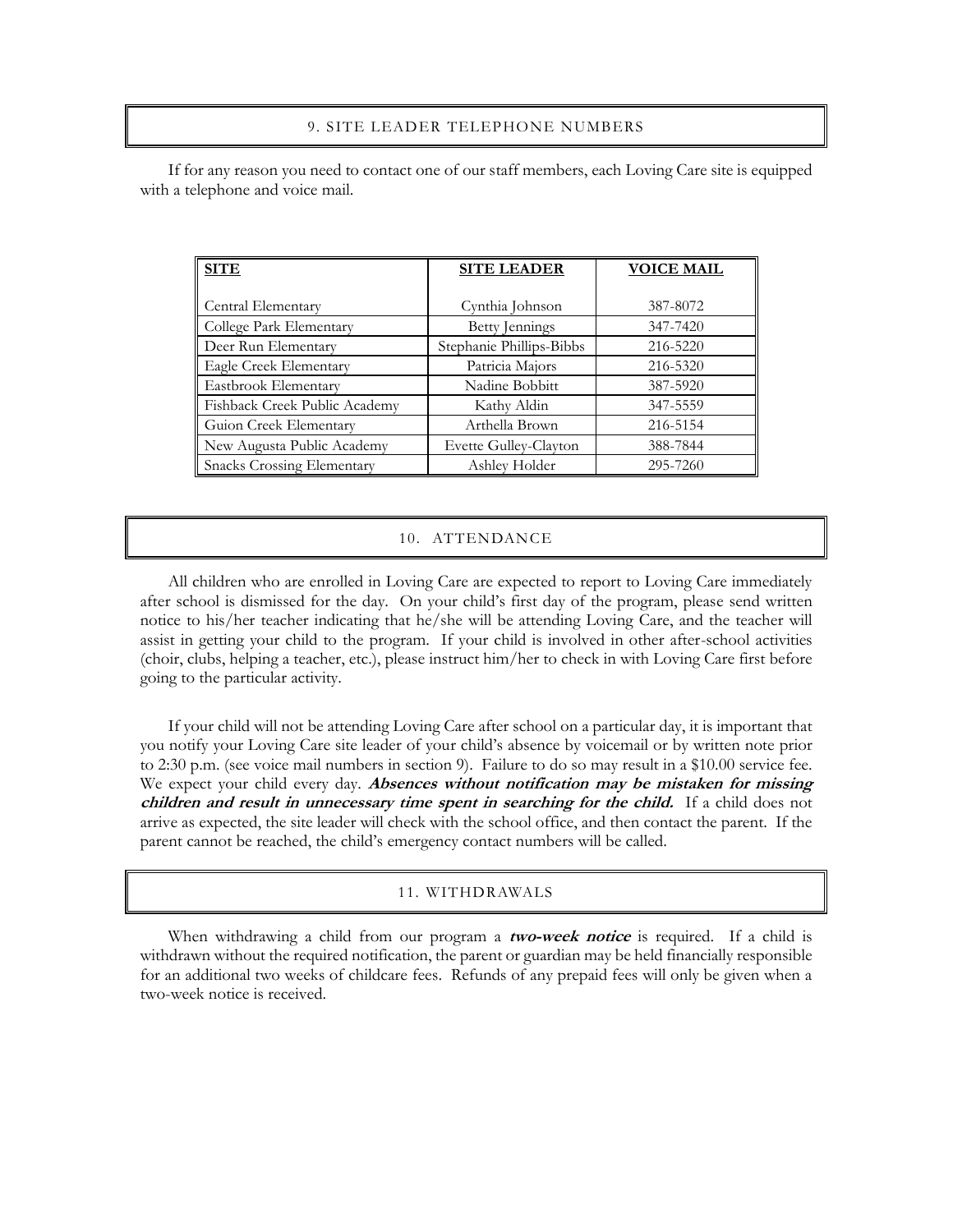# 12. RATES

# **Rates are subject to change.**

# RATES – CENTRAL, COLLEGE PARK, DEER RUN, EAGLE CREEK, EASTBROOK, GUION CREEK & SNACKS CROSSING ELEMENTARY

# **The Loving Care program does not offer part-time or drop-in care. Our flat weekly fees are as follows:**

|                                                                                                                                                             | Before school                                                                                                               | After School                                                                              | Before AND After<br>School                                                                                                  |
|-------------------------------------------------------------------------------------------------------------------------------------------------------------|-----------------------------------------------------------------------------------------------------------------------------|-------------------------------------------------------------------------------------------|-----------------------------------------------------------------------------------------------------------------------------|
| Weekly fees - first child                                                                                                                                   | \$40.00/week                                                                                                                | \$50.00/week                                                                              | \$65.00/week                                                                                                                |
| Weekly fees - additional child(ren)                                                                                                                         | \$40.00/week                                                                                                                | \$50.00/week                                                                              | \$60.00/week                                                                                                                |
| Reduced Rates* - first child                                                                                                                                | \$33.00/week                                                                                                                | \$41.00/week                                                                              | \$53.00/week                                                                                                                |
| Reduced rates* - additional child(ren)                                                                                                                      | \$33.00/week                                                                                                                | \$41.00/week                                                                              | \$48.00/week                                                                                                                |
| Additional charges:                                                                                                                                         |                                                                                                                             |                                                                                           |                                                                                                                             |
| Conference Day (dismissal 30 minutes early)                                                                                                                 | Not available<br>(After school care on<br>conference days is available<br>for afternoon students only.)                     | No additional charge<br>(Regular weekly fees charged<br>whether or not child attends.)    | No additional charge<br>(Regular weekly fees charged<br>whether or not child attends.)                                      |
| Full Days (Fall Break, Winter Break, Spring Break,<br>Martin Luther King Day, Presidents Day, Flex Days,<br>Intersession/Vacation Days)                     | \$20.00/day first child<br>\$19.00 additional children                                                                      | \$20.00/day first child<br>\$19.00 additional children                                    | \$20.00/day first child<br>\$19.00 additional children                                                                      |
| Full Days - Reduced Rates* (Fall Break, Winter<br>Break, Spring Break, Martin Luther King Day,<br>Presidents Day, Flex Days, Intersession/Vacation<br>Days) | \$18.00/day first child<br>\$17.00 additional children                                                                      | \$18.00/day first child<br>\$17.00 additional children                                    | \$18.00/day first child<br>\$17.00 additional children                                                                      |
| 2-hour Snow Delay (6:30 a.m. - 10:00 a.m.)                                                                                                                  | Pay regular weekly fee<br>(regardless of whether<br>child attends)<br>Add \$5.00 if child<br>attends during 2-hour<br>delay | Not available<br>(Care during a snow delay<br>is available for morning<br>students only.) | Pay regular weekly fee<br>(regardless of whether<br>child attends)<br>Add \$5.00 if child<br>attends during 2-hour<br>delay |
| 2-hour Snow Delay - Reduced Rates*<br>$(6:30$ a.m. $-10:00$ a.m.)                                                                                           | Pay regular weekly fee<br>(regardless of whether<br>child attends)<br>Add \$3.00 if child<br>attends during 2-hour<br>delay | Not available<br>(Care during a snow delay<br>is available for morning<br>students only.) | Pay regular weekly fee<br>(regardless of whether<br>child attends)<br>Add \$3.00 if child<br>attends during 2-hour<br>delay |

#### \*FAMILIES WHO QUALIFY FOR FREE OR REDUCED LUNCHES ARE ELIGIBLE FOR REDUCED LOVING CARE RATES.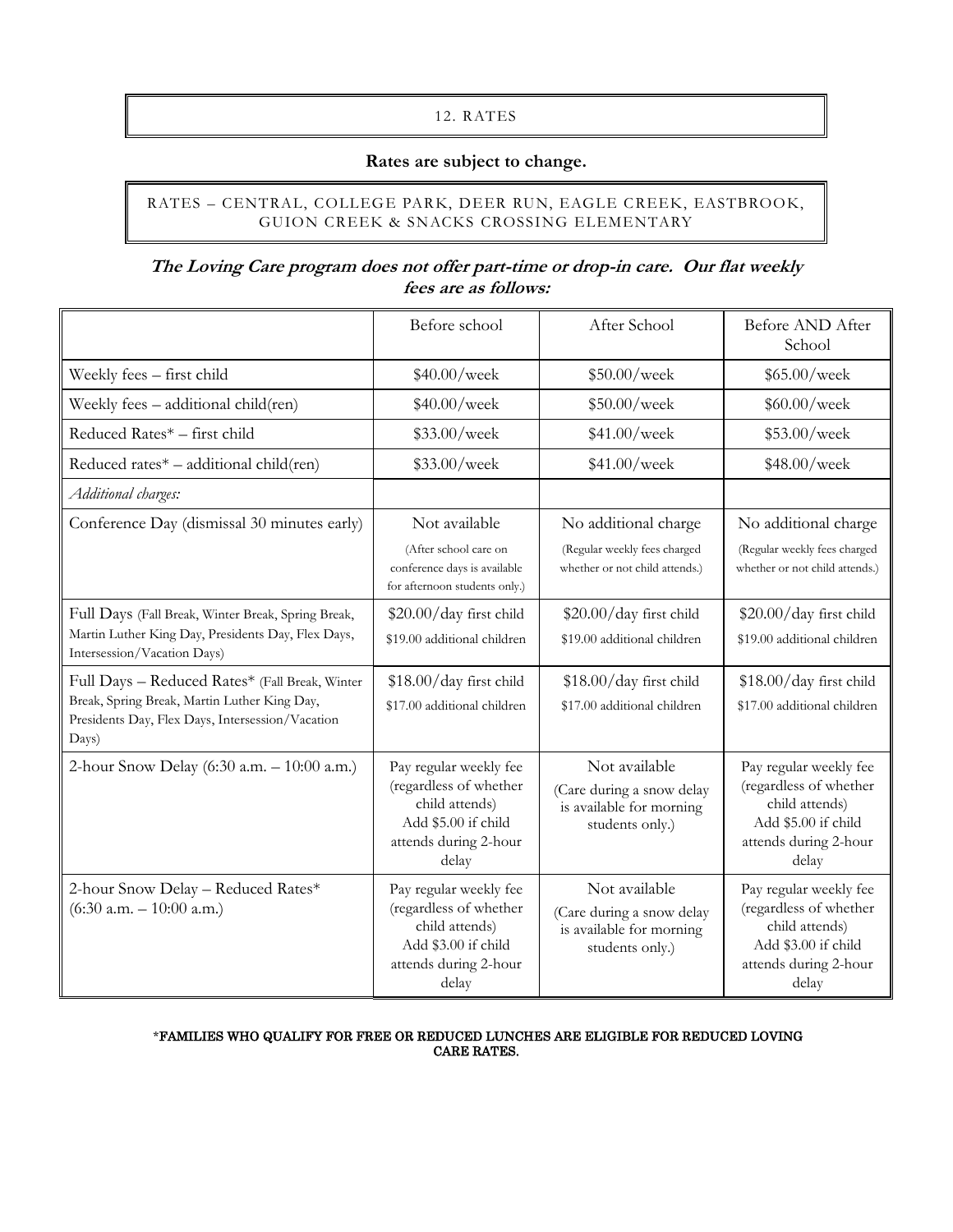# RATES – NEW AUGUSTA PUBLIC ACADEMY AND FISHBACK CREEK PUBLIC ACADEMY

|                                                                                                              | Before school                                                                                                               | After School                                                                              | Before AND After<br>School                                                                                                  |
|--------------------------------------------------------------------------------------------------------------|-----------------------------------------------------------------------------------------------------------------------------|-------------------------------------------------------------------------------------------|-----------------------------------------------------------------------------------------------------------------------------|
| Weekly fees - first child                                                                                    | \$45.00/week                                                                                                                | \$45.00/week                                                                              | \$65.00/week                                                                                                                |
| Weekly fees - additional child(ren)                                                                          | \$45.00/week                                                                                                                | \$45.00/week                                                                              | \$60.00/week                                                                                                                |
| Reduced Rates* - first child                                                                                 | \$37.00/week                                                                                                                | \$37.00/week                                                                              | \$53.00/week                                                                                                                |
| Reduced rates* - additional child(ren)                                                                       | \$37.00/week                                                                                                                | \$37.00/week                                                                              | \$48.00/week                                                                                                                |
| Additional charges:                                                                                          |                                                                                                                             |                                                                                           |                                                                                                                             |
| Conference Day (dismissal 30 minutes early)                                                                  | Not available                                                                                                               | No additional charge                                                                      | No additional charge                                                                                                        |
|                                                                                                              | (After school care on<br>conference days is available<br>for afternoon students only.)                                      | (Regular weekly fees charged<br>whether or not child attends.)                            | (Regular weekly fees charged<br>whether or not child attends.)                                                              |
| Full Days (Intersession/Vacation days, Fall Break,                                                           | \$20.00/day first child                                                                                                     | \$20.00/day first child                                                                   | \$20.00/day first child                                                                                                     |
| Winter Break, Martin Luther King Day, Presidents<br>Day, Flex Days)                                          | \$19.00 additional children                                                                                                 | \$19.00 additional children                                                               | \$19.00 additional children                                                                                                 |
| Full Days - Reduced Rates*                                                                                   | \$18.00/day first child                                                                                                     | \$18.00/day first child                                                                   | \$18.00/day first child                                                                                                     |
| (Intersession/Vacation days, Fall Break, Winter Break,<br>Martin Luther King Day, Presidents Day, Flex Days) | \$17.00 additional children                                                                                                 | \$17.00 additional children                                                               | \$17.00 additional children                                                                                                 |
| 2-hour Snow Delay (6:30 a.m. - 11:00 a.m.)                                                                   | Pay regular weekly fee<br>(regardless of whether<br>child attends)<br>Add \$5.00 if child<br>attends during 2-hour<br>delay | Not available<br>(Care during a snow delay is<br>available for morning<br>students only.) | Pay regular weekly fee<br>(regardless of whether<br>child attends)<br>Add \$5.00 if child<br>attends during 2-hour<br>delay |
| 2-hour Snow Delay - Reduced Rates*<br>$(6:30$ a.m. $- 11:00$ a.m.)                                           | Pay regular weekly fee<br>(regardless of whether<br>child attends)<br>Add \$3.00 if child<br>attends during 2-hour<br>delay | Not available<br>(Care during a snow delay is<br>available for morning<br>students only.) | Pay regular weekly fee<br>(regardless of whether<br>child attends)<br>Add \$3.00 if child<br>attends during 2-hour<br>delay |

# **The Loving Care program does not offer part-time or drop-in care. Our flat weekly fees are as follows:**

\*FAMILIES WHO QUALIFY FOR FREE OR REDUCED LUNCHES ARE ELIGIBLE FOR REDUCED LOVING CARE RATES.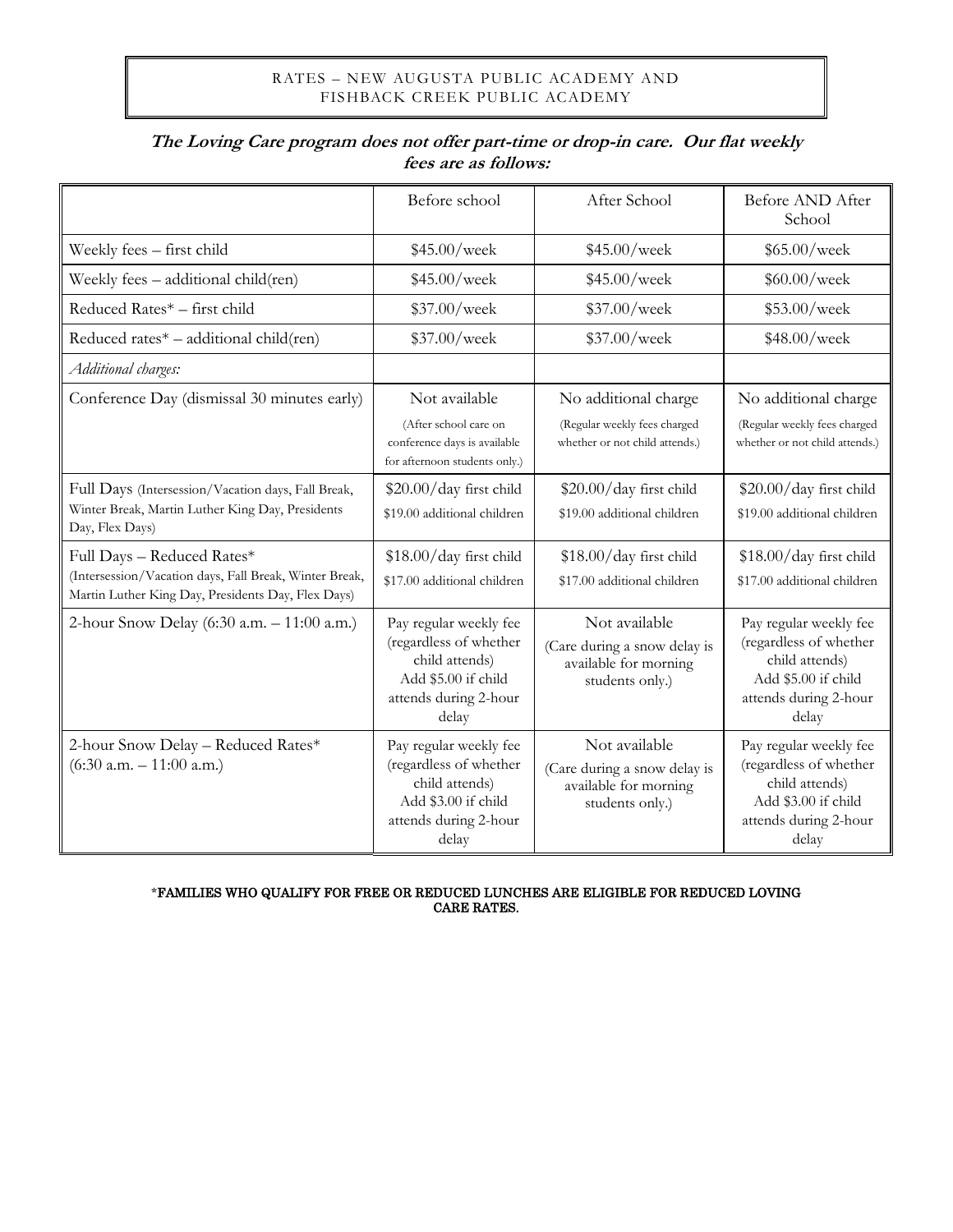#### 13. FEE PAYMENT POLICY

# **PLEASE NOTE THAT FOR INTERNAL AUDIT PURPOSES, WE DO NOT ACCEPT CASH PAYMENTS.**

- **1** Your responsibility for payment begins with the first day your child attends and extends through Friday of the week of his/her withdrawal. In order to maintain a high standard of quality, we must budget for the daily cost of compensating our caregivers. When we schedule our staff, we do so expecting that your child will attend on every regular school day. **Therefore, during regular school weeks, we charge a full week's tuition, even if your child is absent a portion of (or all of) the week. Please understand that payment credit cannot be given for illness, vacation, or absences.**
- **2** Our locked payment drop box is located on the parent sign-out table at each site. Checks and money orders should be made payable to **Loving Care**. **We do not accept cash payments.**
- **3** Credit card payments can be made via the Pike website. (Go to [www.pike.k12.in.us,](http://www.pike.k12.in.us/) and select the "School Payments" option, which will take you to a Certified Payments website.) You will need to know your child's student ID number (which can be obtained from your school office, Siteleader, or the Loving Care bookkeeper) in order to use this service. **<sup>A</sup> service fee will be applied to all online credit card payments. The fee varies and will be displayed before you authorize the payment.** Note: Online payments are processed through Certified Payments. The payment is verified, then relayed to Pike Township after midnight, and does not register as a payment until the following business day. The payment must then be routed to Loving Care. Please be aware that this process can take up to 48 hours.
- 4 All checks are subject to deposit on the same business day. We cannot accept post-dated checks. Note: We use a third party "Telecheck" system for processing of checks. In the event that your check is declined by the telecheck system, you will be asked to provide an alternate form of payment and to contact telecheck to determine the reason for the denial. In the event of repeated declined checks, you may be asked to provide an alternate form of payment permanently.
- 5 Payment may be made weekly, biweekly or monthly as long as it is in **advance**. Payment for **the upcoming week** is due by 6:00 p.m. each Wednesday. If payment is not made by Friday at 6:00 p.m., a \$10.00 late payment fee will be assessed. If your child is absent on the date payment is due, please call your Site Leader or the Loving Care office to make payment arrangements.
- 6 If your account is in arrears, we reserve the right to withdraw your child from the program and place him/her on a waitlist until the account has been paid in full. Upon receipt of your payment, your child can be reinstated only if space is available. Outstanding balances which are not paid promptly will be transferred to a collection agency, at which time an additional \$5.00 charge will be assessed. After 45 days in collections, any balance which remains will proceed to the next phase of the collection process, and additional \$25 charge may be assessed.
- 7 Children must be signed in and out on daily attendance by a parent or guardian. Our program closes at 6:00pm. We realize that, on rare occasions, traffic or weather conditions may prohibit you from arriving on time to pick up your child. However, we will assess a late pick-up fee of **\$10.00** every 15 minutes, beginning at 6:01pm. Excessive late pick-ups (3 or more) will result in the child's dismissal from the Early Learning Center.
- 8 All accounts are subject to periodic audit. Please note that you will be held responsible for any unpaid charges discovered during an audit, including unpaid charges from a third party payor (such as FSSA or DCS).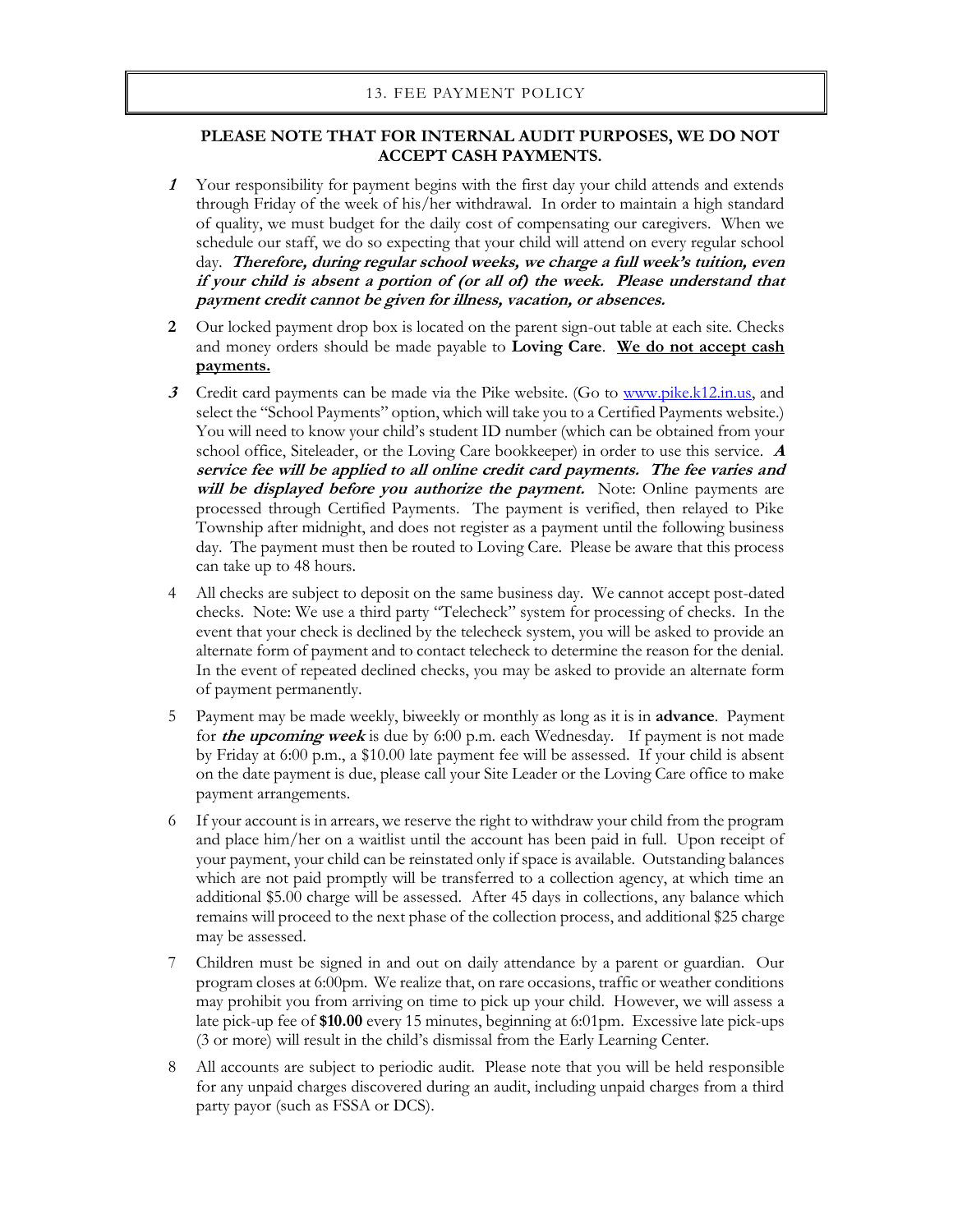- 9 You will be given an opportunity to reserve full-day care during school breaks. Reservations must be made by the stated deadline in order to guarantee care. Once the stated deadline has passed, all reservations will be considered final, and your account will be charged for any dates that you have reserved, even if your child does not attend. Please note that we are unable to accommodate reservations during school breaks for families with past-due account balances. If your account is past-due, please see your Site Leader to create a payment plan prior to returning your reservation form.
- 10 When withdrawing a child from the program, a two-week notice is required. If a child is withdrawn without the required notification, the parent or guardian may be held financially responsible for an additional two weeks of tuition fees. Refunds of any prepaid fees will only be given when a two-week notice is received.
- 11 Questions about your account can be directed to your Siteleader or our bookkeeper at 388-7840.

#### 14. DROP OFF AND PICK UP

Children attending our morning session must be brought into the designated room by an adult no earlier than 6:30 a.m. *Children must be signed in and out on daily attendance sheets by a parent* **or guardian in order to be admitted to and released from the Loving Care program. Please do not allow your child to walk in alone or leave him/her at the door. Your child's safety is important to us!**

At all Loving Care locations, entrance doors are secured at all times. When dropping off or picking up your child, please press the buzzer located at the Loving Care entrance. A staff member will view your image on camera and unlock the door for you. Please do not hold any door open for others – each family must enter independently.

Your child will only be released to you or to those people you have listed on your registration form as authorized to pick up him/her. Identification will be required of anyone with whom our staff are not familiar. Please do not be offended if we ask to see your ID. Our first concern is for your child's safety.

#### 15. LATE PICK-UPS

Our program closes at 6:00 p.m. We realize that, on rare occasions, traffic or weather conditions may prohibit you from arriving on time to pick up your child. However, we will assess a late pick-up fee of **\$10.00** every 15 minutes, beginning at 6:01 p.m. This fee will help to offset the extra staffing cost when our staff stays beyond closing time. Excessive late pick-ups (3 or more) will result in the child's dismissal from the Loving Care program.

# 16. NON-CUSTODIAL PARENT RIGHTS

When parents of a student are estranged, separated, or divorced, unless restricted or prohibited by a court order, both parents shall have the following rights:

- 1) View the child's school records
- 2) Receive school progress reports
- 3) Visit the child at school
- 4) Participate in Parent-Teacher-Student Conferences
- 5) Accompany the child on field trips
- 6) Upon request, the school shall provide announcements, notices, and newsletters to both custodial and non-custodial parents.

The parent with whom the student resides is known as the educational custodial parent, unless a legal document of signed parental agreement indicates otherwise. While both parents can visit the student at school, only the custodial parent has the right to remove the child from school property.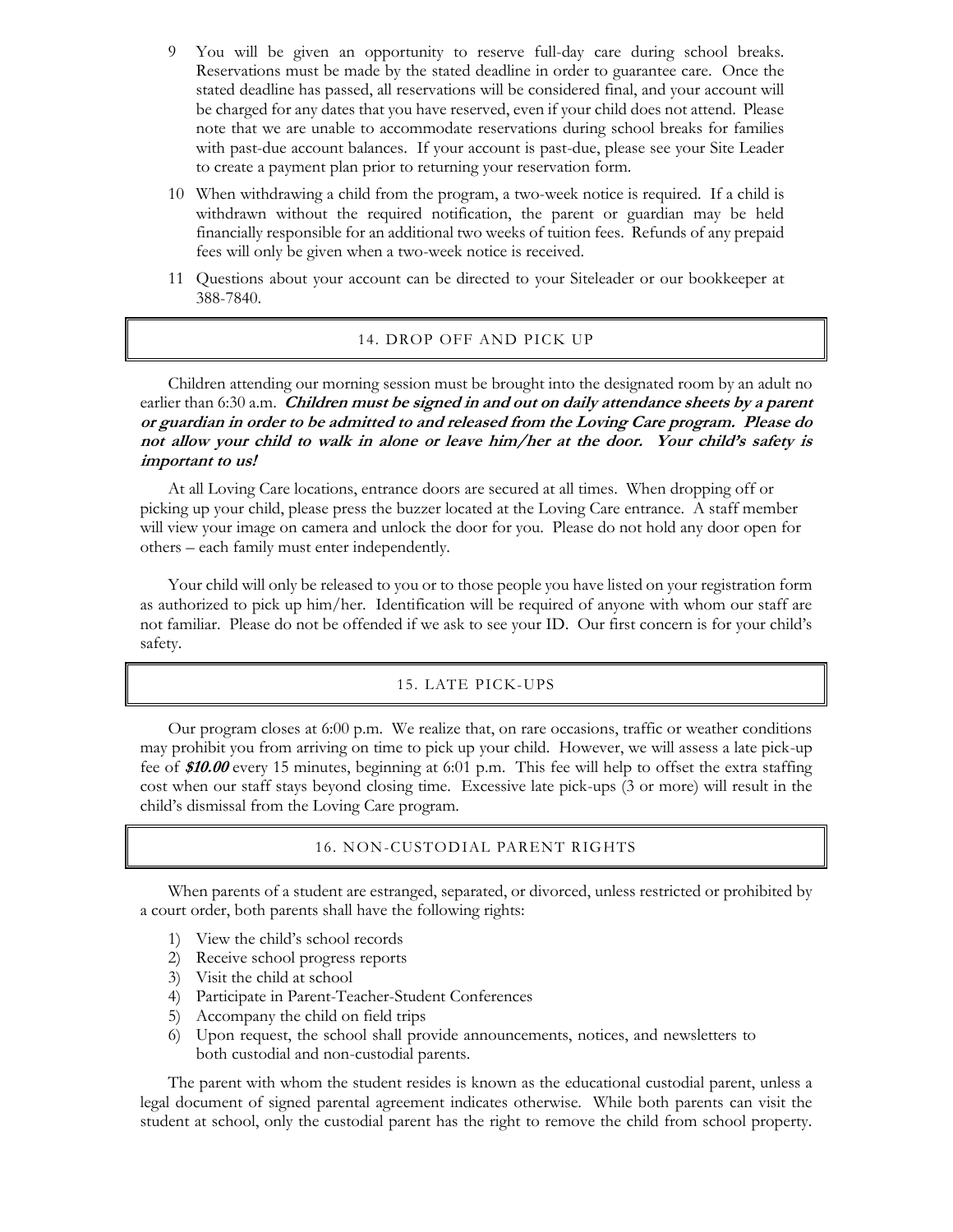Written permission has to be given by the custodial parent to the school, allowing removal of the child by another person. In the event the non-custodial parent requests to remove the child from Loving Care without prior permission, Loving Care staff will verify the request to remove the child with the custodial parent. If permission can not be obtained, we will not release the child to the non-custodial parent.

It is the responsibility of the custodial parent to provide to the school current and accurate information about the custodial status of the child. *Efforts should be made to keep the school informed as soon as possible about any changes in custody and about all revisions or new court orders that are relevant to this matter.*

# 17. PARENT VOLUNTEERS

Parents are welcome to volunteer for daily activities or special events after completion of a background check. (Parent volunteers & visitors to our program are temporarily prohibited due to Covid-19 safety regulations).

# 18. CHANGE OF ADDRESS/TELEPHONE NUMBERS

Any address or telephone number change (home or work) should be submitted to your site leader as soon as possible. It is imperative that all contact phone numbers are kept up to date, in case we would need to contact you regarding your child.

# 19. SNACKS AND MEALS

A nutritious snack will be served each afternoon. Children who attend mornings may bring a sack breakfast, or breakfast may be purchased through the school cafeteria. On vacation days when lunch is not served at school, each child should bring a sack lunch from home. A morning and an afternoon snack will be provided on non-school days.

In accordance with federal law and U.S. Department of Agriculture policy, this institution is prohibited from discriminating on the basis of race, color, national origin, sex, age, or disability.

To file a complaint, write USDA, Director, Office of Civil Rights, 1400 Independence Avenue, SW, Washington, D.C. 20250-9410 or call 800-795-3272 or 202-720-6382 (TTY). USDA is an equal opportunity provider and employer.

It is the policy of the Indiana Department of Education not to discriminate on the basis of race, color, religion, sex, national origin, age, or disability, in its programs, activities, or employment policies as required by the Indiana Civil Rights Laws (I.C. 22-9-1), Title VI and VII (Civil Rights Act of 1964), the Equal Pay Act of 1973, Title IX (Educational Amendments), Section 504 (Rehabilitation Act of 1973), and the Americans with Disabilities Act (42 USCS § 12101,et.seq.).

Inquiries regarding compliance by the Indiana Department of Education with Title IX and other civil rights laws may be directed to the Human Resources Director, Indiana Department of Education, 151 West Ohio Street, Indianapolis, IN 46204, or by telephone to 317-232- 6610, or the Director of the Office for Civil Rights, U.S. Department of Education, 111 North Canal Street, Suite 1053, Chicago, IL 60606-7204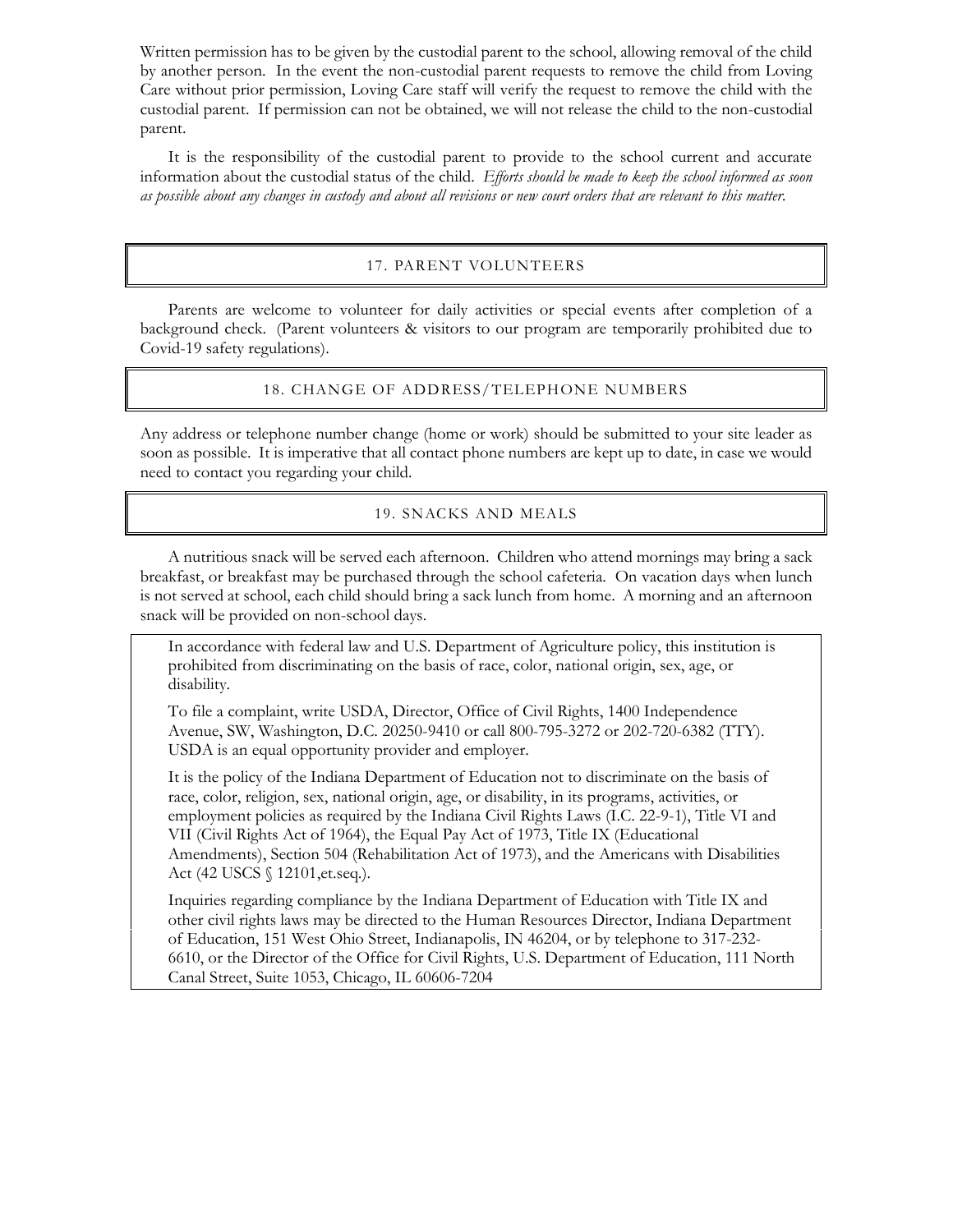# 20. PERSONAL ITEMS FROM HOME

Please do not allow your child to bring personal items (toys, games, jewelry, electronic devices, etc) from home to Loving Care. Loving Care cannot be responsible for lost or broken items.

# 21. WEATHER DELAYS AND EMERGENCY CLOSINGS

When Pike Township schools are **closed** due to inclement weather or emergency conditions, **the Loving Care program will also be closed**.

When school is **delayed** due to inclement weather or emergency conditions, Loving Care will open at 6:30 a.m. at all locations, and remain open until school begins. Students who are enrolled in the morning session of Loving Care may attend on a snow delay day. Additional charges will apply (see below). **Please note that if a school delay is called and your child is dropped off in before school care, and school is subsequently cancelled due to worsening weather conditions, our staff will contact you and ask that you pick up your child.**

# **Due to staffing constraints, students who are not enrolled in the morning session of Loving Care are not eligible to attend before school on a snow delay day.**

In the event of an early dismissal due to inclement weather, Loving Care will open at the time of dismissal and remain open until 6:00 p.m. (unless a county snow emergency is declared). On early dismissal days due to inclement weather, our staff will expect only those students who normally attend the after school session of Loving Care. (No additional charges will apply).

#### **Due to staffing constraints, students who do not normally attend the afternoon session of Loving Care are not eligible to attend after school on a weather-related early dismissal day.**

For additional information about weather related delays and closings as they happen, tune in to your local radio and television stations, check the Loving Care Twitter feed @PikeLovingCare, or ask your Site Leader how to sign up for text message alerts.

| <b>RATES</b>                          | Before school                                                                                                               | After School                                                                              | Before AND After<br>School                                                                                                  |
|---------------------------------------|-----------------------------------------------------------------------------------------------------------------------------|-------------------------------------------------------------------------------------------|-----------------------------------------------------------------------------------------------------------------------------|
| 2-hour Snow Delay                     | Pay regular weekly fee<br>(regardless of whether<br>child attends)<br>Add \$5.00 if child<br>attends during 2-hour<br>delay | Not available<br>(Care during a snow delay<br>is available for morning<br>students only.) | Pay regular weekly fee<br>(regardless of whether<br>child attends)<br>Add \$5.00 if child<br>attends during 2-hour<br>delay |
| 2-hour Snow Delay<br>(Reduced Rates*) | Pay regular weekly fee<br>(regardless of whether<br>child attends)<br>Add \$3.00 if child<br>attends during 2-hour<br>delay | Not available<br>(Care during a snow delay<br>is available for morning<br>students only.) | Pay regular weekly fee<br>(regardless of whether<br>child attends)<br>Add \$3.00 if child<br>attends during 2-hour<br>delay |

FAMILIES WHO QUALIFY FOR FREE OR REDUCED LUNCHES ARE ELIGIBLE FOR REDUCED LOVING CARE RATES.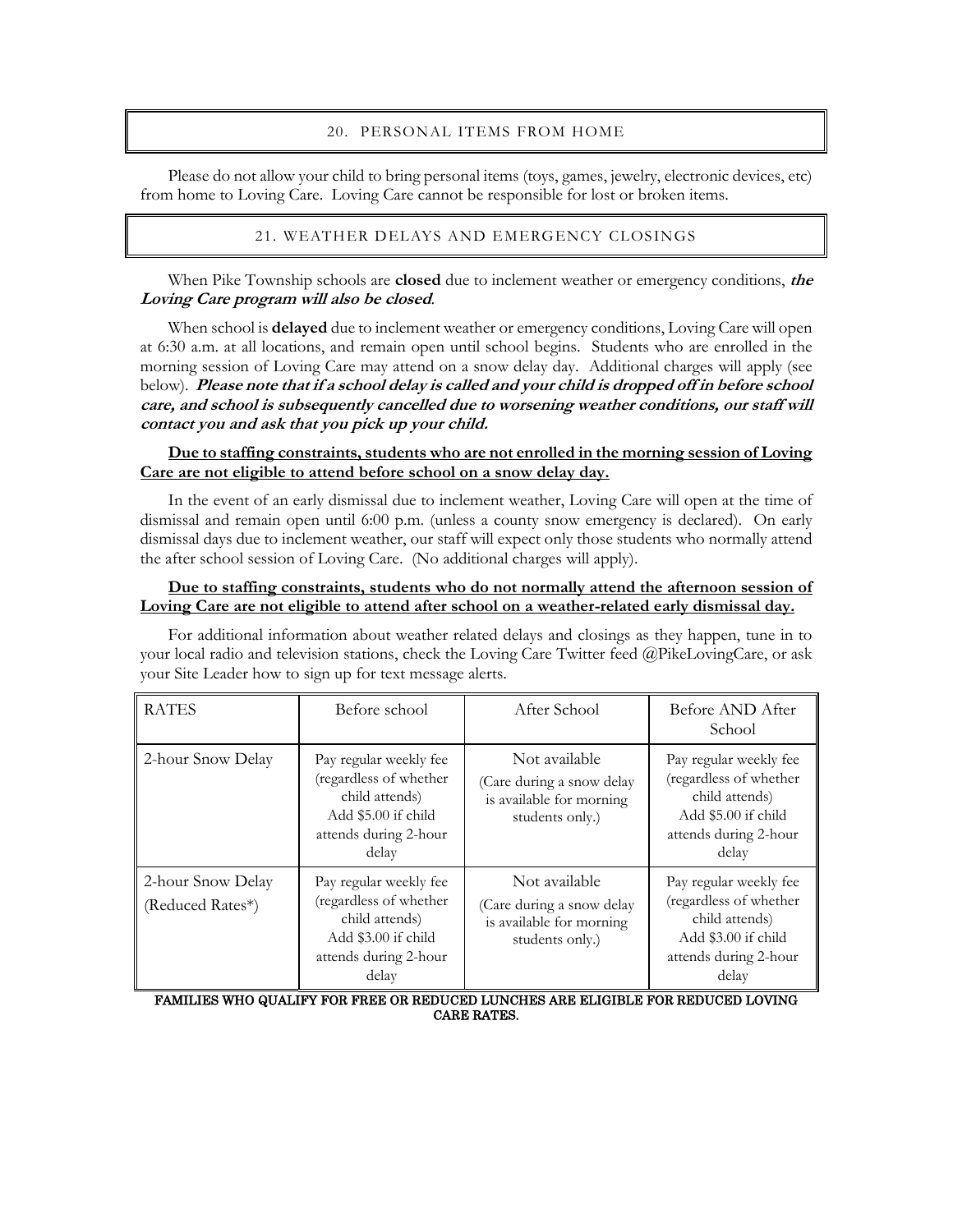#### 22. SICK POLICY - DISPENSING MEDICATION

It is important that a child be free from all symptoms of illness for 24 hours before returning to our program. **Please do not send a sick child to Loving Care**. If you are not sure, call to discuss the situation first.

If your child becomes ill at Loving Care, we will isolate him/her and call you to pick up your child. Children who are ill should be picked up as quickly as possible, as we are not equipped with facilities to make a sick child comfortable. The decision regarding whether or not an ill child may remain at the program is entirely at the discretion of the site leader.

The following are symptoms identified by the Metropolitan School District of Pike Township for which children must be kept at home and taken to a doctor if symptoms warrant such action.

| Fever (over 100 degrees)                            | Children must not return until they have had a normal temperature for 24 hours<br>without Tylenol or Motrin. Children on antibiotics for contagious diseases such as<br>tonsillitis, bronchitis, or pneumonia must not return to school until they have taken<br>medication for 24 hours.                                                       |
|-----------------------------------------------------|-------------------------------------------------------------------------------------------------------------------------------------------------------------------------------------------------------------------------------------------------------------------------------------------------------------------------------------------------|
| Nausea and/or vomiting                              | Children must stay home for 24 hours post vomiting.                                                                                                                                                                                                                                                                                             |
| Diarrhea                                            | Children must stay home 24 hours post diarrhea.                                                                                                                                                                                                                                                                                                 |
| Sore throat (pustules<br>and/or blisters in throat) | Children must be fever free for 24 hours. Diagnosis by a physician will determine if<br>child is contagious or not. If medication(s) are prescribed, child must take for 24<br>hours before returning to school. If child is diagnosed with strep throat or scarlet<br>fever, medication must be taken for 48 hours before returning to school. |
| Rash                                                | Diagnosis by a physician will determine if child is contagious or not. If child is<br>contagious, he/she cannot return to school until prescribed treatment has been<br>started.                                                                                                                                                                |
| Pink Eye or Discharge<br>from Eyes                  | Children must stay home until a physician has made a diagnosis, antibiotic has been<br>taken for 24 hours, and drainage from eye(s) has stopped.                                                                                                                                                                                                |
| Lice/Nits                                           | Treatment should start immediately. Child is to stay home until nit free for 24 hours.                                                                                                                                                                                                                                                          |
| Open/draining sores                                 | Physician needs to confirm if contagious or not. Appropriate treatment should be<br>started before child returns to school. Keep open wounds covered at all times while<br>in school.                                                                                                                                                           |
| Ringworm                                            | Diagnosis by a physician must be made and anti-fungal treatment needs to be started.<br>While in school the site must be covered.                                                                                                                                                                                                               |

*In accordance with Indiana law and with the MSD of Pike Township's policy, medication may be dispensed at Loving Care only when the following conditions are met:*

Prescription medication must be in its **original container** with the child's name, medication name, dosage amount, and time of dosage clearly marked. (Inhalers need to have this information on their canister, or be sent in their labeled box). **Prescription medication must also be accompanied by written instructions from the child's physician.** These instructions may be provided on a form which can be obtained from the program site leader, on a prescription blank, or on the physician's letterhead. In addition, the parent must complete a medication release form, to be obtained from the program's site leader. No out-of-date prescriptions can be administered.

Over-the-counter medications must be in the original manufacturer's container, and accompanied by a medication release form completed by the parent. Only the amount of medication for the length of distribution should be sent.

All prescription and non-prescription medications must be administered to students by designated Loving Care employees. Any medication brought to Loving Care without meeting these guidelines will not be dispensed. If any medication remains at Loving Care when it is no longer to be taken, it is mandatory that it be picked up by the parent/guardian. Medication that has not been picked up by the end of the school year will be destroyed.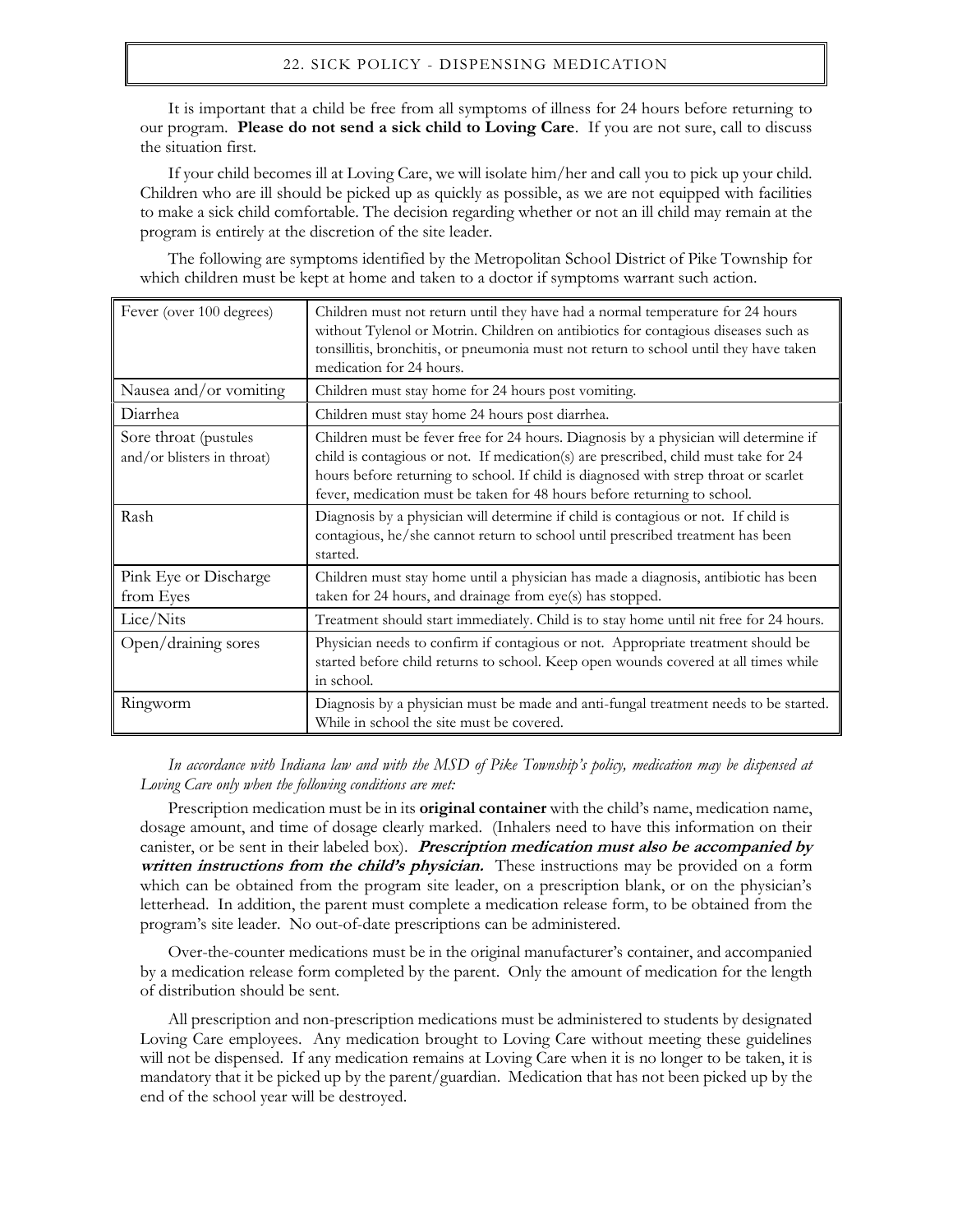#### 23. ACCESS TO TECHNOLOGY

When Loving Care students use school computer equipment during before and/or after school hours, the M.S.D. of Pike Township Technology and Internet Acceptable Use Policy (as outlined in the student handbook) applies. Violations of this policy may result in consequences ranging from restrictions or loss of computer privileges up to and including suspension or expulsion.

Students are not permitted to access the internet during Loving Care time.

# 24. DISCIPLINE POLICY

The Loving Care program is an extension of the school day. Rules for use of the school building continue to apply to children enrolled in our program before and after school.

Rules established at school sites are designed to promote harmony among the children and to help them develop lifeskills. Minor disciplinary issues will be handled promptly by our staff with kindness and understanding but also with firmness. More serious offenses will be discussed with the child and parent in order to seek a solution. If the problem cannot be resolved, the child will be dismissed from the program.

Loving Care services may be terminated for any child who is repeatedly disruptive to the program. Disruptive behavior is considered to be any verbal or physical behavior that requires constant attention from our caregivers. This includes but is not limited to the following:

- 1) Any actions that cause physical harm to another child,
- 2) Verbal or physical abuse directed toward a caregiver,
- 3) Disregard of the behavior guidelines of the school site.

# **Minor Behavior Offenses:**

- 1) Disruptive of program
- 2) Profanity includes "shut-up"
- 3) Restroom misbehavior
- 4) Horseplay
- 5) Throwing objects
- 6) Arguing with others
- 7) Name-calling or put-downs
- 8) Failure to follow directions of staff member

#### **Disciplinary Action for Minor Behavior Offenses:**

| Step 1 | Verbal warning/Redirection                                       |
|--------|------------------------------------------------------------------|
| Step 2 | Second verbal warning/Redirection                                |
| Step 3 | Time-out (5 minutes)                                             |
| Step 4 | Incident report; time-out (10 minutes); contact parent           |
| Step 5 | Incident report; conference with parent, child, & site<br>leader |
| Step 6 | Incident report; one day suspension                              |
| Step 7 | Incident report; dismissal from program                          |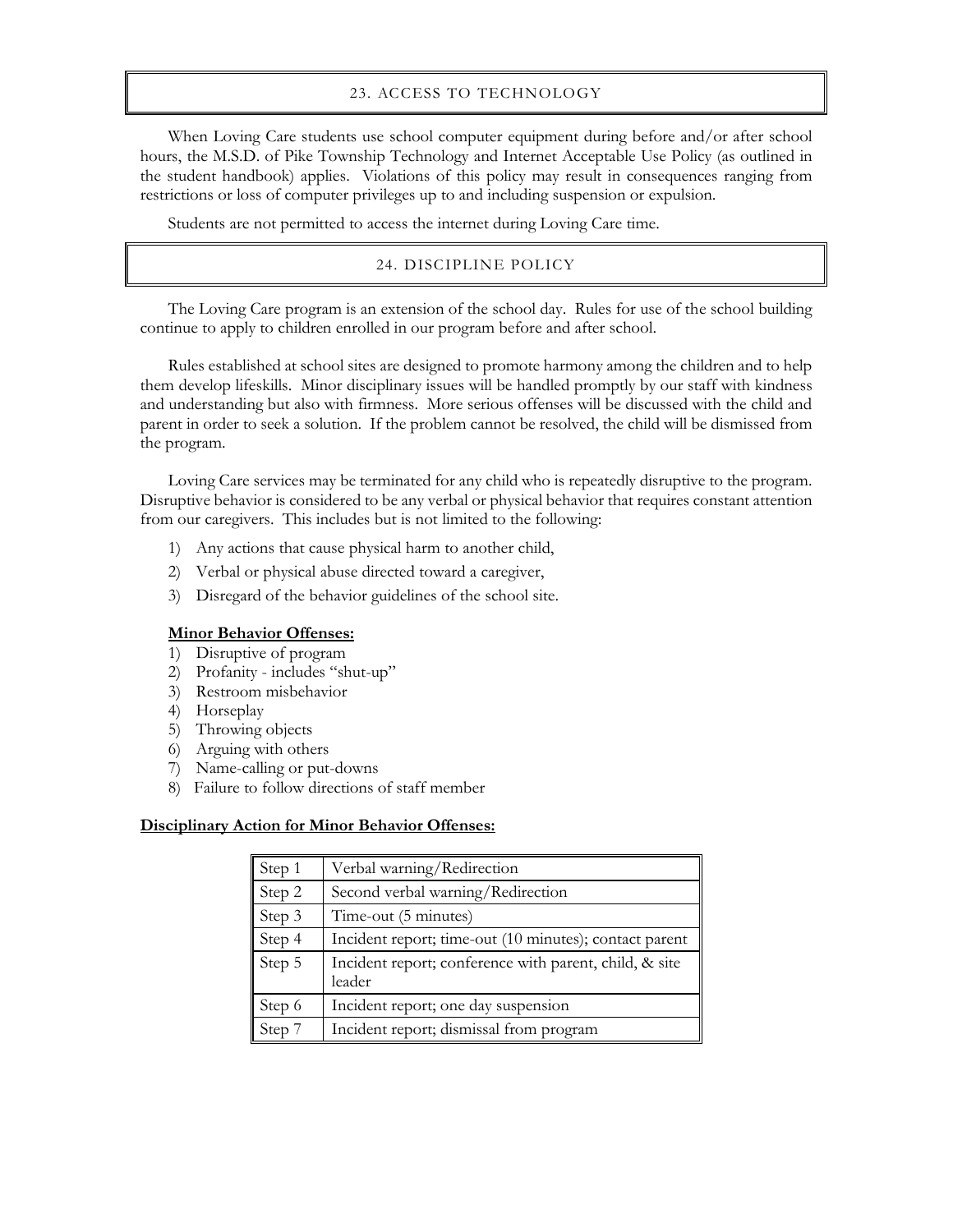# **Major Behavior Offenses and Disciplinary Action:**

| <b>Offense</b>                                          | 1st Offense                                       | 2 <sup>nd</sup> Offense                           | 3rd Offense                |
|---------------------------------------------------------|---------------------------------------------------|---------------------------------------------------|----------------------------|
| Arson                                                   | Dismissal                                         |                                                   |                            |
| Assault on Another Student                              | 5 day suspension<br>from program                  | Dismissal                                         |                            |
| Assault on a Staff Member                               | Referral to law<br>enforcement and<br>Dismissal   |                                                   |                            |
| Battery on Another Student<br>or Staff Member           | Dismissal                                         |                                                   |                            |
| Extortion                                               | 1 day suspension<br>from program                  | 5 day suspension<br>from program                  | Dismissal                  |
| Fighting                                                | 1 day suspension<br>from program                  | 5 day suspension<br>from program                  | Dismissal                  |
| False Alarms                                            | 1 day suspension<br>from program                  | 5 day suspension<br>from program                  | Dismissal                  |
| Gang Activity                                           | 1 day suspension<br>from program                  | 5 day suspension<br>from program                  | Dismissal                  |
| Improper Sexual Behavior                                | 1 day suspension<br>from program                  | 5 day suspension<br>from program                  | Dismissal                  |
| Intimidation                                            | 1 day suspension<br>from program                  | 5 day suspension<br>from program                  | Dismissal                  |
| Possession or use of Drugs or<br>Alcohol                | Dismissal                                         |                                                   |                            |
| Possession or Use of<br>Tobacco Products                | 1 day suspension<br>from program                  | 5 day suspension<br>from program                  | Dismissal                  |
| Possession or Use of Any<br><b>Instrument of Combat</b> | Dismissal                                         |                                                   |                            |
| Possession of a Deadly<br>Firearm or Weapon             | Dismissal                                         |                                                   |                            |
| Possession or Use of<br>Fireworks                       | Dismissal                                         |                                                   |                            |
| Possession of Stolen Goods                              | 1 day suspension<br>from program                  | 5 day suspension<br>from program                  | Dismissal                  |
| Vandalism                                               | Restitution & 1<br>day suspension<br>from program | Restitution & 5<br>day suspension<br>from program | Restitution &<br>Dismissal |

In extreme cases (i.e. possession of weapons, physical assaults, etc.) the Indiana State Statutes and M.S.D. of Pike Township Policies Affecting the Conduct of Students will apply.

The above chart is to be utilized in determining appropriate disciplinary action. However, discretion may be exercised by the program director and by M.S.D. of Pike Township Administration.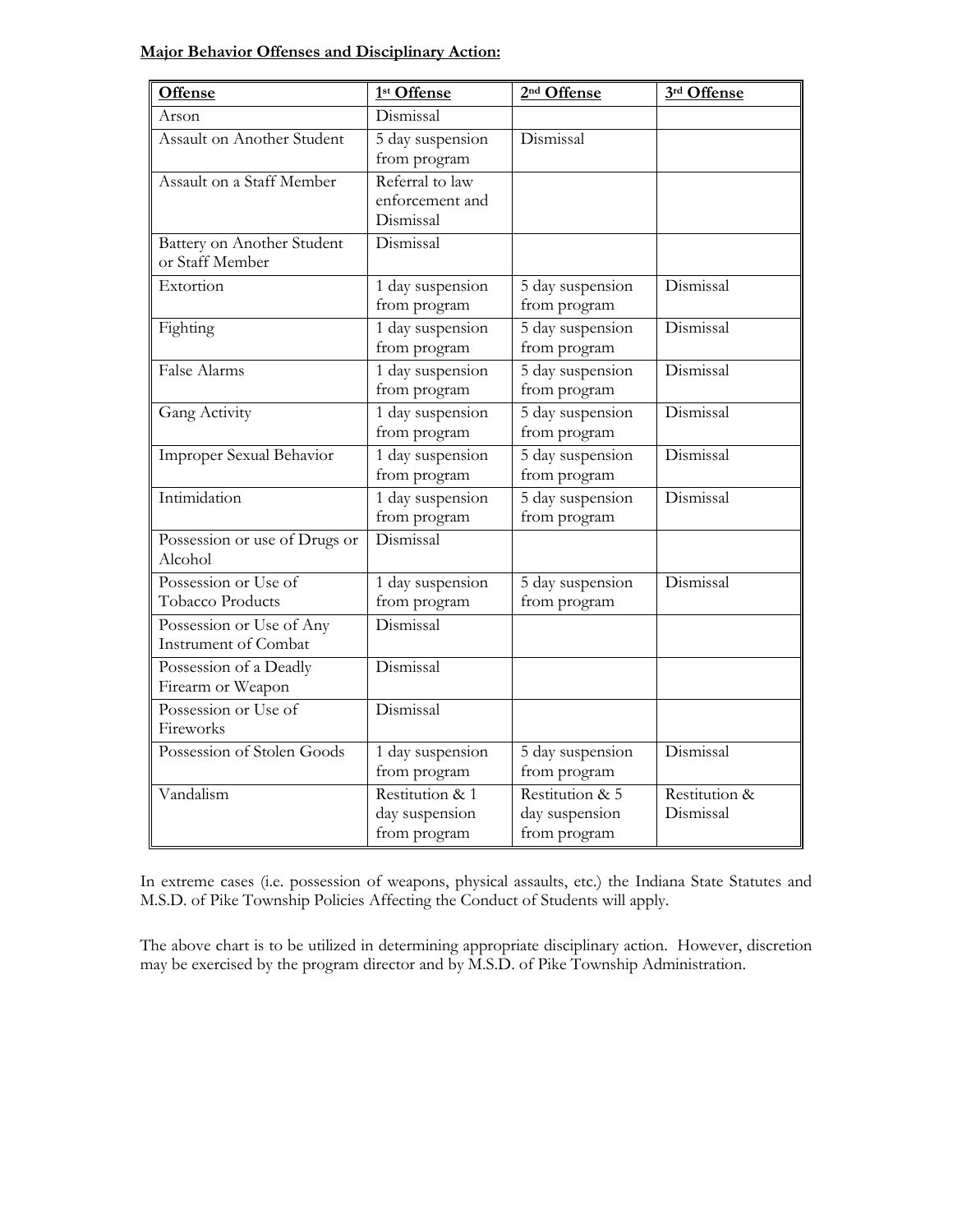#### **Definitions of Major Behavior Offenses:**

#### **Arson**

Intentionally setting fire to any school building and/or school property.

#### **Assault**

Threatening to physically harm any student or staff member, and/or threatening to bring any weapon to school or threatening to use any against a student or staff member. (An assault occurs without the actual doing of the hurt threatened).

#### **Battery**

Intentionally causing or attempting to cause physical injury and/or intentionally behaving in such a way as could reasonably cause physical injury to any person.

# **Extortion**

Threatening or intimidating any student for the purpose of, or with the intent of obtaining money or anything of value from a student or staff member.

#### **False Alarms**

Making a report, attempting to call or pull, or calling or pulling an alarm for fire or bomb when it does not exist.

# **Fighting**

Engaging in a physical contact or struggle with one or more students. A disagreement, usually between two or more students, in which physical contact occurs, punches are thrown, or any part of the body is used either aggressively or in retaliation. (This could include, but is not limited to slugging, kicking, fist blows, and pulling hair.)

# **Gang Activity**

Wearing or displaying of any gang symbol, insignia, emblems, shirts, any act or speech showing gang affiliation and/or any conduct in the furtherance of gang activity.

# **Improper Sexual Behavior**

The act of making improper, unacceptable sexual advances/contact/exposure or sexual harassment which includes verbal statements, gestures or physical contact; an act not in accord with propriety, modesty, or good manners. This would include possession or distribution of pornographic materials, or the accessing of pornographic materials through technology.

#### **Intimidation**

The act of compelling or deterring by or as if by threats or to frighten. To make an individual fearful of an act.

#### **Knowingly Possessing Tobacco Products**

Having in one's actual and physical control any form of tobacco. (This includes but is not limited to chewing tobacco or other smokeless tobacco, cigarettes, cigars, pipe tobacco.)

**Possessing, Using, Consuming, Transmitting, or Being Under the Influence of Drugs or Alcohol or any substance represented to be drugs or alcohol or anything used or designed to be used primarily for the storage, processing, delivery, or consumption of a controlled substance.**

a. Possessing – Having in one's actual and physical control

- b. Using Employing or availing one's self.
- c. Consuming Having taken or eaten or drunk.
- d. Transmitting To pass from one person to another.
- e. Being Under the Influence Indulging in any degree to deprive one of that clearness of intellect and control which he/she would otherwise possess.
- f. Anything used or designed to be used for storage, processing, delivery, or consumption (paraphernalia).

(a-f) applies to any narcotic drug, hallucinogenic drug, amphetamine, barbiturate, marijuana, alcoholic beverage, or intoxicant of any kind, or any substance represented to be any of the aforelisted substances.

#### **Possessing, Handling, Using, Transmitting, or Selling Any Object That Could Reasonably Be Used to Intimidate Inflict Pain, or Cause Injury (an instrument of offensive/defensive**